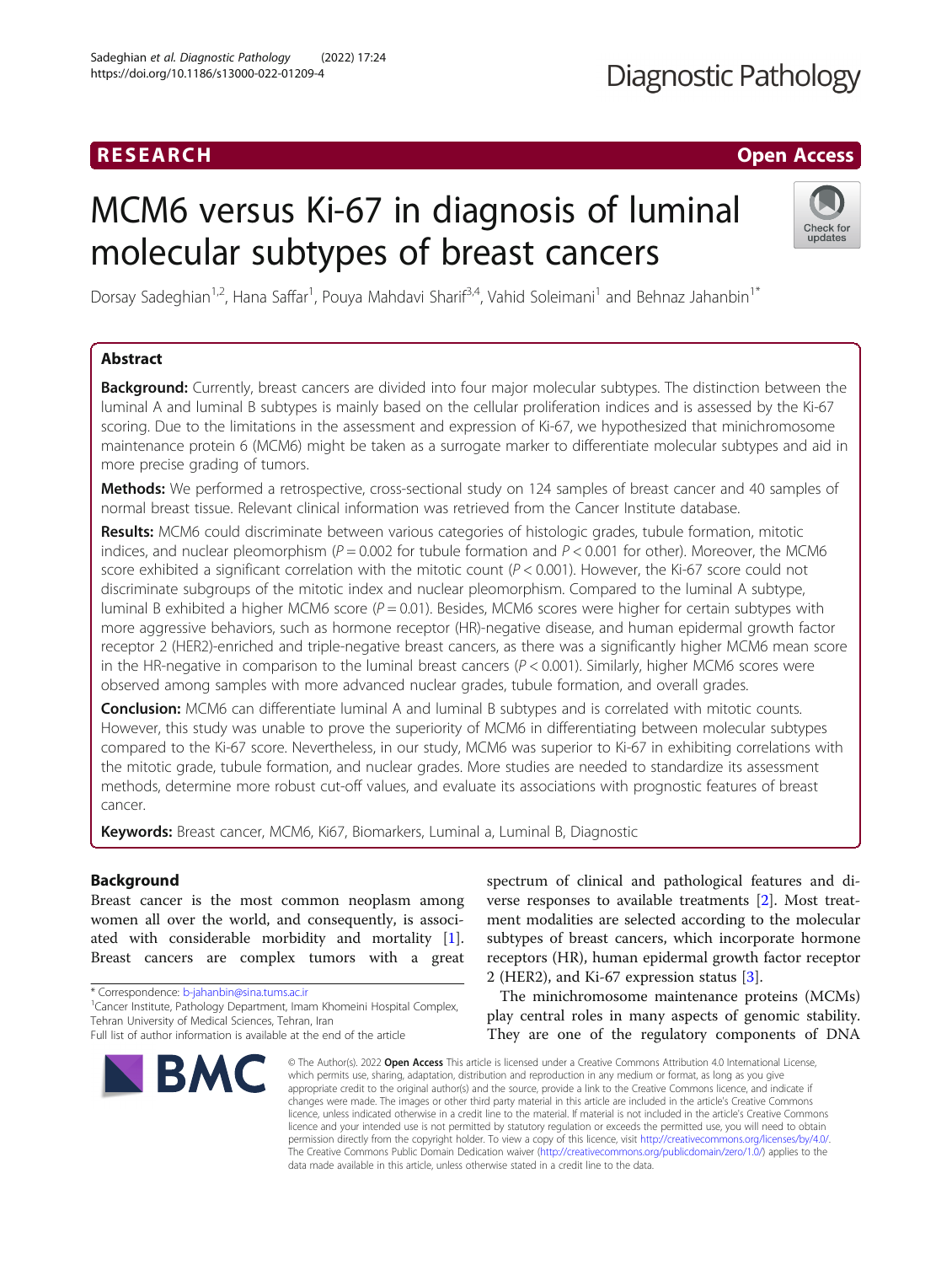replication and ensure that DNA replicates only once in each cell cycle. MCM family is a hexamer of six related peptides (MCM2–7), and each subunit has distinct functions in the regulation of DNA replication. In a process known as DNA replication licensing, it primes chromatin for DNA replication. It also works as a DNA helicase during the elongation phase of DNA replication [[4,](#page-7-0) [5](#page-7-0)]. Cells express MCM as they enter the G1 phase, before being involved in the active replication. As a result, they can be identified at elevated levels in no-cycling cells that have proliferative potentials and precancerous cells (but not in quiescent somatic cells). Therefore, they can be taken as a marker for early cancer diagnosis [\[6](#page-7-0)–[8](#page-7-0)]. Besides, the essential roles of MCM proteins in the proliferation process make them appropriate targets for anti-cancer agents.

Ki-67 is one of the most well-evaluated proliferation markers in tumor cells (including breast cancer), with diagnostic and prognostic roles. In comparison with MCM proteins, some limitations exist for Ki-67. For instance, Ki-67 is not expressed at the G0 and early G1 phases, which will result in the misidentification of a fraction of tumoral cells at these phases. The exact functions of Ki-67 are not elucidated yet, and prominent variability in its scoring and poor analytical validity is reported [[6\]](#page-7-0).

Some studies have evaluated the expression of various members of the MCM proteins in neoplasms of different organs. For instance, it is evident that the MCM2 expression correlates with the malignant status and regulates the proliferation and cell cycle of lung squamous cell carcinoma [[9](#page-7-0)], renal cell carcinoma [\[10](#page-7-0)], prostate cancer [\[11](#page-7-0)], breast cancers [[12](#page-7-0)], brain tumors [\[13](#page-7-0)], lymphoma [\[14\]](#page-7-0), and gastrointestinal tumors [[15](#page-7-0), [16](#page-7-0)]. Another study [[17](#page-7-0)] has investigated the putative diagnostic and prognostic features of MCM2, MCM4, and MCM6 in breast cancer and has demonstrated that all three of them can discriminate between luminal A and B subtypes and are associated with higher histological grades and more aggressive subtypes (including luminal B, HER2-positive, and triple-negative breast cancers [TNBC]) [[17\]](#page-7-0).

However, the expression status of MCM proteins (either alone or in combination with other markers) is not widely investigated in breast tumors, and their associations with prognostic indicators, including survival, regional recurrence, and distant metastases, are not evaluated comprehensively [[18](#page-7-0)]. Due to the importance of proliferative markers in the prediction of prognosis of breast cancers, as well as a clinical need for effective targeted therapies (especially for those with more aggressive phenotypes), and based on the reports of a previous study [[17](#page-7-0)], we selected the MCM family protein six (MCM6) and compared it with the Ki-67 scores

regarding associations with the histologic types, molecular subtypes, and biomarker status of breast cancer.

#### Methods

#### Patient selection and sample preparation

In this retrospective, cross-sectional study, we evaluated 124 female patients with breast cancer who had undergone mastectomy or lumpectomy without neoadjuvant therapy between 2007 to 2014. In addition, we selected 40 normal breast tissues sample of women who had undergone plastic surgery (reduction mammoplasty) as the control group.

The best block of formalin-fixed paraffin-embedded samples (FFPE) of cases were selected for immunohistochemistry (IHC) staining and evaluated independently by two pathologists for grading according to the Elston-Ellis modification of Scarff-Bloom-Richardson grading system, also known as the Nottingham grading system [[19,](#page-7-0) [20](#page-7-0)]. This grading system evaluates three morphological pathologic features, including tubule formation, nuclear pleomorphism, and mitotic count, and based on the sum of scores for each feature establishes an overall histologic grade [\[19,](#page-7-0) [20](#page-7-0)]. We selected the best-preserved sites of tumors with the highest mitotic figures, acquired 4 mm punches, and prepared new tissue array paraffin blocks.

For control group samples, we selected one tissue block and completely sectioned it for H&E and IHC staining to determine the status of proliferative markers. All procedures and the data retrieval were conducted after the approval of the Tehran University of Medical Science research ethical committee (ethics code: IR.TUMS.IKHC.REC.1397.113).

#### Immunohistochemistry

IHC assay of the newly prepared FFPE slides of tumors and selected paraffin blocks of normal breast tissues of the control group was performed manually. IHC staining was performed using the following antibodies: MCM6 (recombinant rabbit monoclonal antibody, clone number EPR17686, ab201683, 1/10000 dilution), followed by goat anti-rabbit IgG H&L (HRP, ab97051, 1/500 dilution), TRIS EDTA, and Ki-67 (rabbit IgG anti-human Ki-67 monoclonal antibody, clone SP6, 1/50 dilution, Master Diagnostica).

Slides were examined, and the best area of each 4 mm core was captured with a Leica (DM500/13613205) microscope camera. Captured images were counted (400 tumor cells), and the labeling index (LI) for MCM6 and Ki-67 was calculated as the percentage of tumor cells with nuclear staining. This procedure was done independently by two pathologists. Also, the expression of MCM6 and Ki-67 was evaluated in epithelial breast tissue by the same method, using mammoplasty samples.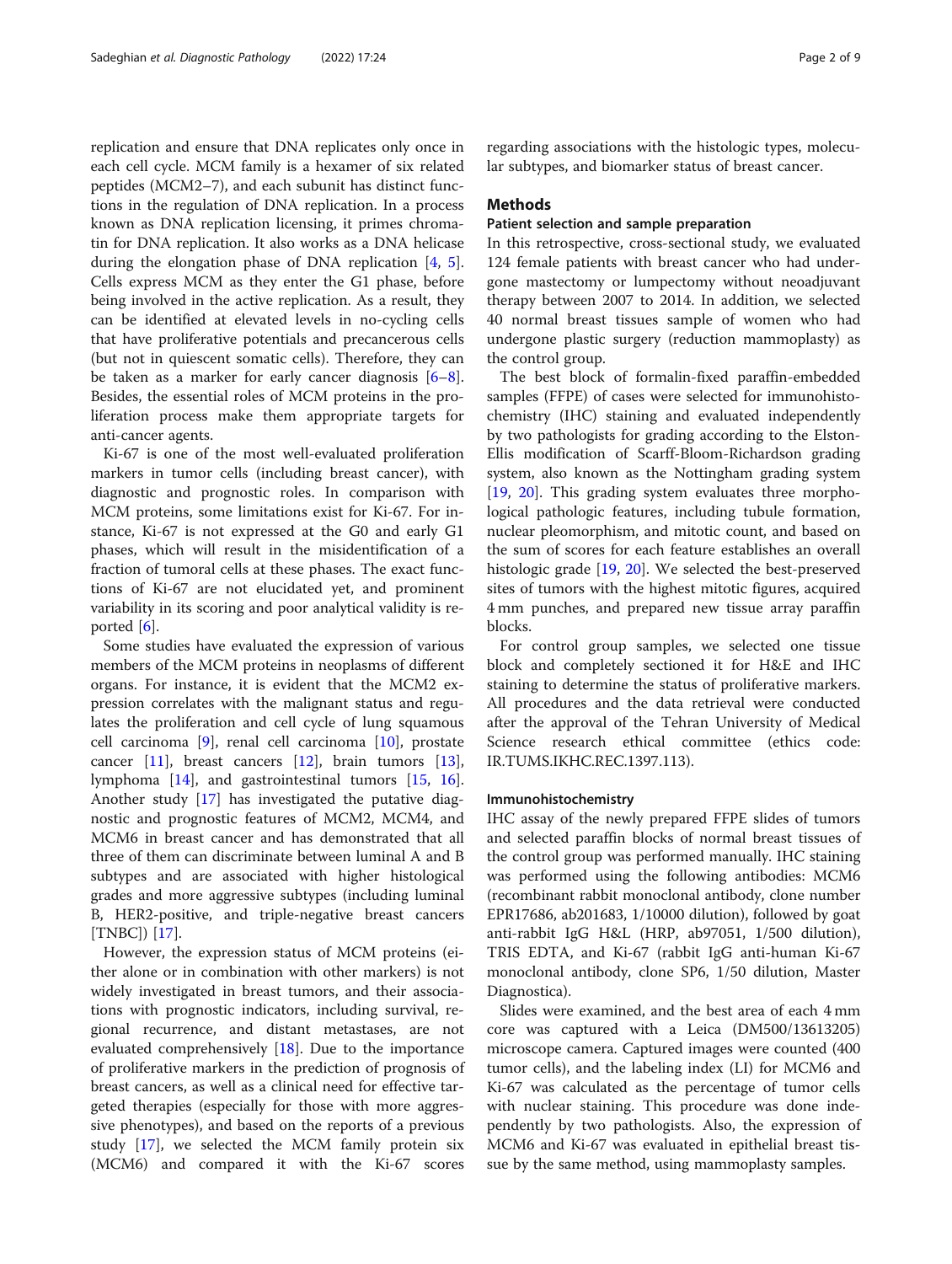The information required for the 5-year follow-up of these patients and the status of their hormone receptors and HER2 were obtained from the Hospital Tumor bank's database and their medical records, which were available at the pathology department archives. Using these data and the result of Ki-67 LI for each case, classification of different molecular subgroups according to St. Gallen criteria was done [[21,](#page-7-0) [22\]](#page-7-0). This criterion was established in 2011 to offer a more convenient and feasible approach for the molecular classification of breast cancer. In brief, this clinicopathological criteria uses the expression status of estrogen and progesterone receptors (assessed by IHC), the overexpression and/or amplification of HER2, and the Ki-67 LI to classify breast cancers into four molecular subtypes [\[23\]](#page-7-0). The cut-off values for these markers are derived from the PAM50 classifications system [\[22](#page-7-0)].

#### Statistical analysis

For statistical analysis of the results, we used IBM® SPSS® statistics version 23 (Armonk, USA). The distribution of variables was assessed by the Kolmogorov-Smirnov test. According to the non-normal distribution of both Ki-67 and MCM6 markers, we used non-parametric tests (such as Mann-Whitney and Kruskal-Wallis) for qualitative and Pearson regression for quantitative variables comparisons for further analyses. A  $P$ -value of  $< 0.05$  was considered significant. We used the Bonferroni correction for the significant P-values of pairwise comparisons that we made between subgroups of a general group (such as luminal subtypes and overall histologic grade of tumors). To determine the optimum cut-off points and the diagnostic power of the variables, we used the receiver operating characteristic (ROC) curve and considered the sum of the squares of both sensitivity and specificity and the area under the curve (AUC) of them. For survival analysis, we used the Kaplan-Meier analysis method and variables with  $P$ -values of < 0.2 were included in a multivariable analysis by the cox regression model.

#### Results

The mean age of patients was 49.11 years (range, 39 to 59 years). Among the investigated samples, 44.3% were luminal A, and 27.9% were luminal B subtypes. Besides, most samples in our study had an advanced form of the disease. The details of clinicopathologic features are provided in Table 1.

#### Expression of MCM6 and Ki-67 in tumoral and normal breast tissue

The median and inter-quartile range (IQR) of MCM6 were significantly higher in tumors and also normal breast samples in comparison to Ki-67 (Table [2\)](#page-3-0).

|  | Table 1 Histopathologic descriptions of tumoral specimens |  |
|--|-----------------------------------------------------------|--|
|  |                                                           |  |

| Variable                 | Frequencies (%) |
|--------------------------|-----------------|
| Nuclear Grade            |                 |
| I                        | 2(1.6)          |
| Ш                        | 48 (38.7)       |
| Ш                        | 74 (59.7)       |
| Mitotic Grade            |                 |
| ı                        | 51 (41.1)       |
| $\mathsf{II}$            | 27 (21.8)       |
| $\mathbb{H}$             | 46 (37.1)       |
| Tubule Formation         |                 |
| T                        | 9(7.3)          |
| $\mathsf{II}$            | 40 (32.3)       |
| Ш                        | 75 (60.5)       |
| Overall Histologic Grade |                 |
| I                        | 18 (14.5)       |
| Ш                        | 52 (41.9)       |
| Ш                        | 54 (43.5)       |
| Molecular Subtypes       |                 |
| Luminal A                | 54 (44.3)       |
| Luminal B                | 34 (27.9)       |
| HER2-enriched            | 12 (9.8)        |
| Triple-Negative          | 22 (18.0)       |
| Lymphovascular Invasion  |                 |
| Negative                 | 23 (18.5)       |
| Positive                 | 101 (81.5)      |
| Lymph node Involvement   |                 |
| Negative                 | 46 (37.4)       |
| Positive                 | 77 (62.6)       |
| Extra-nodal Extension    |                 |
| Absent                   | 26 (33.8)       |
| Present                  | 51 (66.2)       |
| In-situ Carcinoma        |                 |
| Negative                 | 28 (22.6)       |
| Positive                 | 96 (77.4)       |
| Estrogen Receptor        |                 |
| Negative                 | 35 (28.2)       |
| Positive                 | 89 (71.8)       |
| Progesterone Receptor    |                 |
| Negative                 | 39 (31.5)       |
| Positive                 | 85 (68.5)       |
| HER2/Neu                 |                 |
| Negative                 | 95 (76.6)       |
| Positive                 | 29 (23.4)       |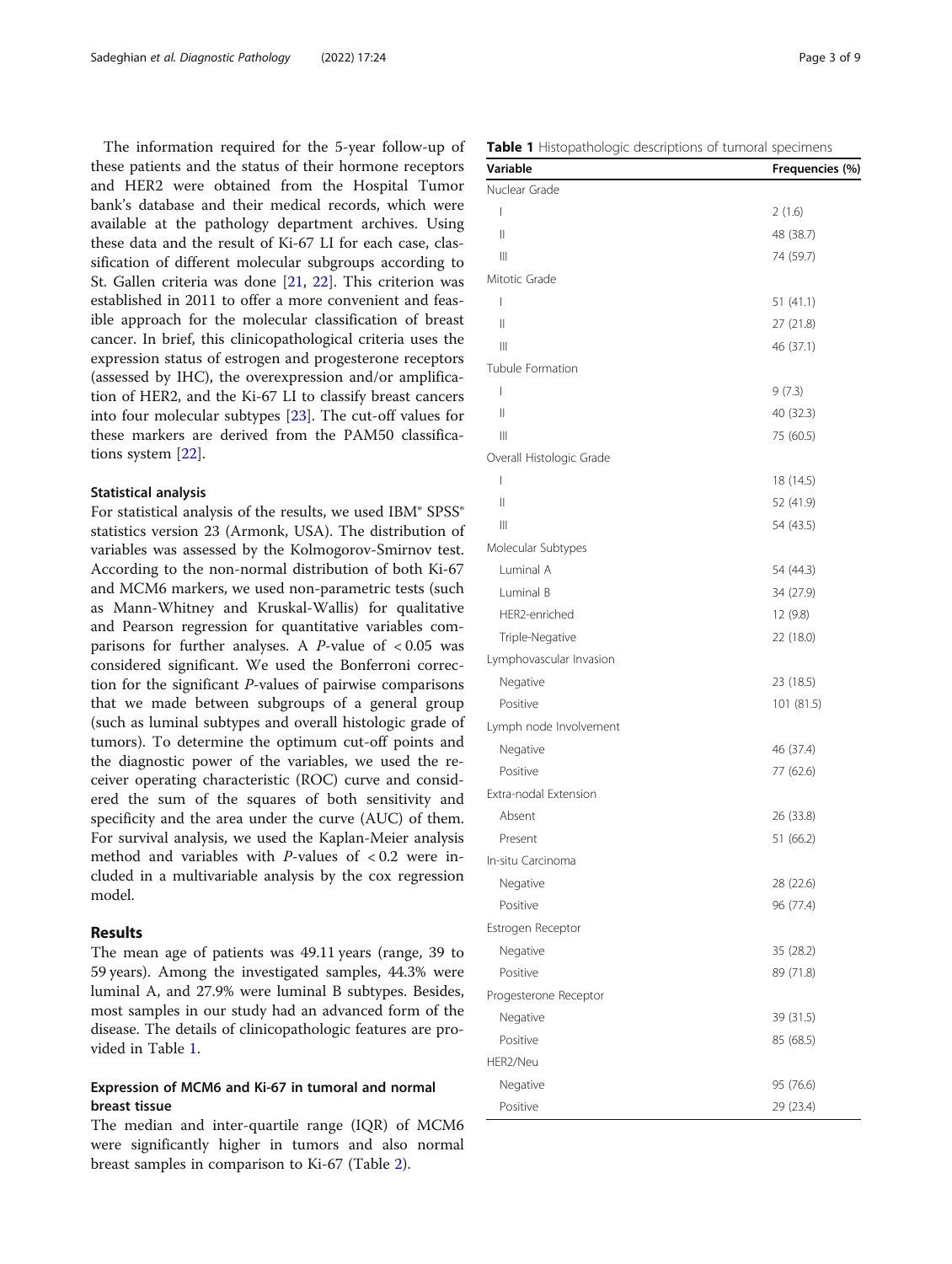<span id="page-3-0"></span>Table 2 Comparison of marker's expression status (median percentage of the positive cell) in normal and tumoral samples

| Marker              | Normal breast    | Tumors           | P-value |
|---------------------|------------------|------------------|---------|
| Ki-67 (median, IQR) | $4\%$ [ $3-10$ ] | $12(8.25 - 17)$  | < 0.001 |
| MCM6 (median, IQR)  | 20% (13-23.5)    | 29.75 (21.37-39) | < 0.001 |

#### Comparison of MCM6 and Ki-67 in different histologic grades and hormone states of breast cancers

The expression level of MCM6 was significantly increased in higher grades ( $P < 0.001$ , Table [3](#page-4-0)). Therefore, MCM6 could discriminate different histologic grades of breast cancers  $(P = 0.004$  between grade I-II and  $P <$ 0.001 between grade II-III). Interestingly, the correlation coefficient of the mitotic count with MCM6 and Ki-67 LI was 0.388 ( $P < 0.001$ ) and 0.267 ( $P = 0.004$ ), respectively. As a result, MCM6 LI could discriminate different mitotic categories of the Nottingham histologic score (score 1 mitoses: 23.8, score 2 mitoses: 30.5, and score 3 mitoses: [3](#page-4-0)6.5,  $P < 0.001$ , Table 3). Also, the MCM6 LI exhibited a significant difference in different scores of tubule formation and nuclear pleomorphism  $(P < 0.001$ for both, Table [3\)](#page-4-0).

Similarly, Ki-67 LI showed a significant statistical difference between different histologic grades of tumors  $(P < 0.001)$  and different scores of tubule formation  $(P = 1.001)$ 0.006), but no significant correlations with nuclear pleomorphism  $(P = 0.071)$  and mitotic index  $(P = 0.068)$  were found (Table [3\)](#page-4-0). As a result, unlike Ki-67, MCM6 could discriminate between 3 scores of mitotic indices. It should be noted that according to Bonferroni's correction law, the significant P-value threshold in these types of pairwise comparisons was 0.017.

The AUC in the ROC curves of these two markers confirms the aforementioned results. However, there was no optimum point for the sensitivity, specificity, and accuracy in these curves that could be used as an effective cut-off point value. Regarding HR and HER2 status, the median of both markers was significantly higher in HR-negative tumors (Table [3](#page-4-0)), but there were not any significant differences between these two markers according to the HER2 overexpression status ( $P = 0.339$  for Ki-67, and  $P = 0.276$  for MCM6, Fig. [1\)](#page-5-0).

#### Comparison of MCM6 and Ki-67 in different molecular subtypes of breast cancer

As depicted in Table [3](#page-4-0), both Ki-67 and MCM6 scores were significantly varying in different molecular subtypes of breast cancer. Compared to the luminal A subtype, the median of MCM6 LI in the luminal B subtype was significantly higher ( $P = 0.01$ ). Accordingly, when we considered the sum of both sensitivity and specificity, the optimal cut-off point for the discrimination of luminal A and luminal B subtypes was about 32%, with a sensitivity of 50% and a specificity of 77%. For Ki-67, we took 14% as the cut-off value, as validated by previous studies [\[22,](#page-7-0) [24\]](#page-7-0).

Overall, both Ki-67 and MCM6 markers had a higher median in the TNBC than the luminal A and B subtypes  $(P = 0.016$  $(P = 0.016$  $(P = 0.016$  and  $P < 0.001$ , respectively; Fig. 1). However, none of them could differentiate HER2-enriched subtype from the triple-negative and luminal subtypes  $(P = 0.433$ and  $P = 0.118$ , respectively), which is most probably due to the small number of HER2-enriched samples in our study.

Furthermore, the comparison of MCM6 and Ki-67 in different histologic types, lymph node status, presence of extra-nodal extension, and the presence of in-situ carcinoma did not show any significant differences. The details of these comparisons are presented in Table [3](#page-4-0).

#### Prognostic values of MCM6

We followed 112 patients for a median of 62.46 months. Eighteen cases died due to breast cancer, and 24 cases showed recurrences of the disease. No significant correlation was found between MCM6 and Ki-67 expression and the overall survival (OS; for MCM6, hazard ratio  $[HR] = 1.996$ , 95% confidence interval  $[CI] = 0.474-$ 8.401,  $P = 0.346$ ; and for Ki-67, HR = 0.958, 95%CI = 0.193–4.755,  $P = 0.959$ ) and disease-free survival (DFS).

#### **Discussion**

Ki-67, as a well-known proliferative marker, is suggested as a valuable predictor of survival, recurrence, and aggressiveness of breast cancer [[25](#page-7-0), [26](#page-7-0)]. Besides, many studies have investigated the associations between Ki-67 levels and tumor's grade, stage, lymph node involvement, and estrogen receptor  $(ER)$  status  $[25]$  $[25]$ . The stratification of breast tumors to different molecular subtypes (according to the hormone receptor, HER2, and Ki-67 expression) and the usefulness of Ki-67 as a tool for selecting systemic treatment for early-stage breast cancers is established [\[25\]](#page-7-0). However, Ki-67 faces some limitations. For instance, it is not expressed in cells that have the potential to enter the G1 phase of the cell cycle, which will pose a risk of the misidentification of tumoral cells [[27\]](#page-8-0). Besides, its functions are not well understood, and more importantly, it has no generally accepted cutoff values [[28](#page-8-0)].

MCM proteins have key roles in the regulation of DNA replication in eukaryotes. MCM family members have some superiorities over Ki-67. They can be detected in cells that are in the resting phase of the cell cycle but still have the replication competency. Also, their expression is stable during the cell cycle [\[7](#page-7-0)]. As a result, compared with Ki-67, a greater number of proliferative cells in different types of neoplasms would be identified by MCM [\[29](#page-8-0)]. Also, in normal breast terminal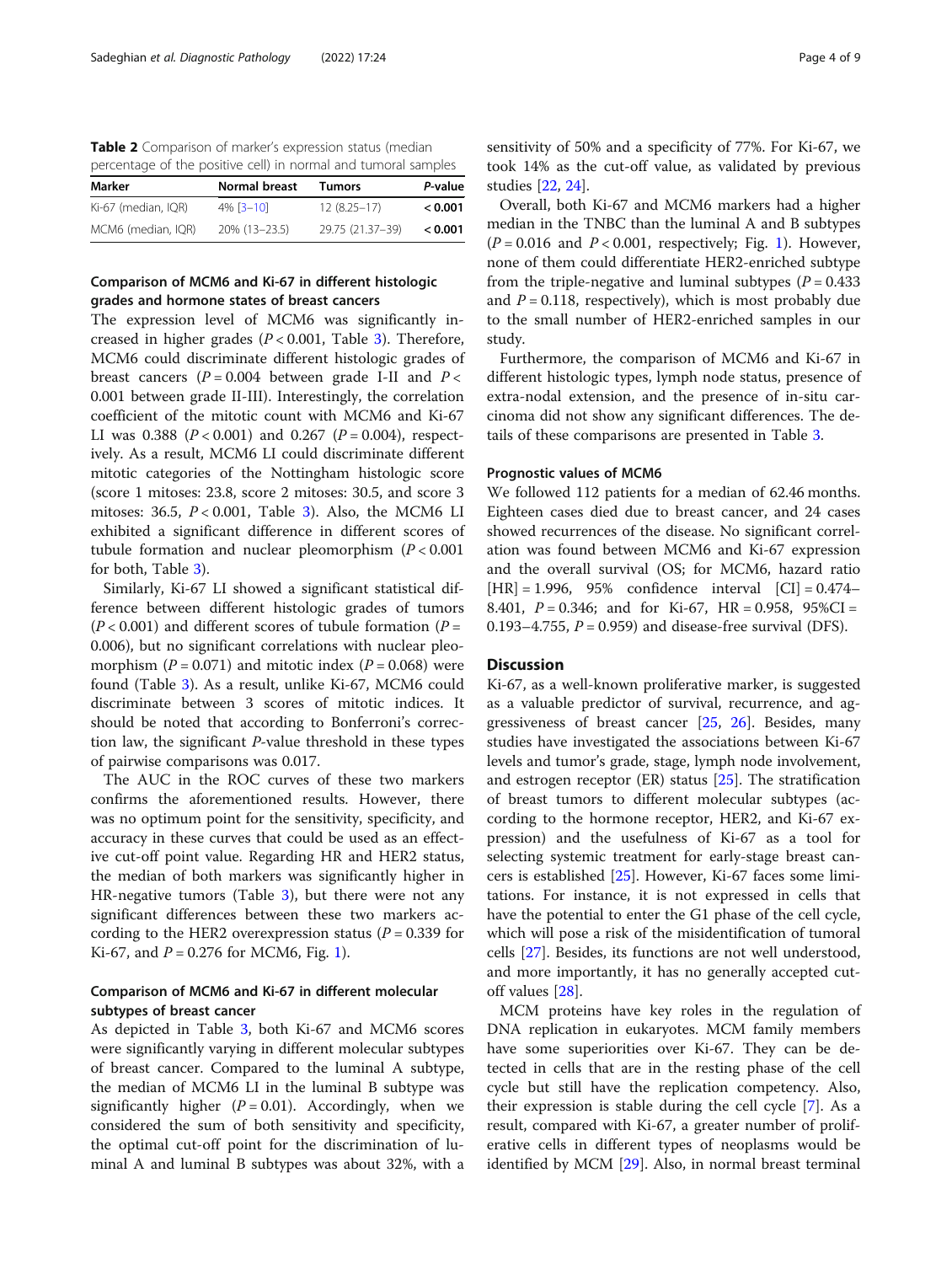<span id="page-4-0"></span>

| <b>Table 3.</b> Comparison of MCM6 and Ki-67 expression levels based on different histologic and prognostic features. |  |  |
|-----------------------------------------------------------------------------------------------------------------------|--|--|
|                                                                                                                       |  |  |

| Variable                                                       | Ki-67 Median (IQR)  | P-value | MCM6 Median (IQR) | P-value |
|----------------------------------------------------------------|---------------------|---------|-------------------|---------|
| Estrogen Receptor                                              |                     | 0.017   |                   | < 0.001 |
| Negative                                                       | 17.0 (9.0-24.0)     |         | 38.5 (32.0-43.0)  |         |
| Positive                                                       | $10.0 (8.0 - 16)$   |         | 26.5 (20.5-34.0)  |         |
| Progesterone Receptor                                          |                     | 0.003   |                   | < 0.001 |
| Negative                                                       | 19.0 (9.5-24.0)     |         | 37.0 (29.7-42.2)  |         |
| Positive                                                       | 10.0 (8.0-19.0)     |         | 26.9 (20.5-33.5)  |         |
| HER2/Neu                                                       |                     | 0.339   |                   | 0.286   |
| Negative                                                       | $11.0 (8.0 - 17.0)$ |         | 28.5 (21.2-37.7)  |         |
| Positive                                                       | 13.0 (9.0-20.0)     |         | 33.5 (24.0-41.0)  |         |
| Molecular Subtypes                                             |                     | < 0.001 |                   | 0.001   |
| Luminal A                                                      | $9.0(7.0-10.0)$     |         | 24.0 (18.0-31.5)  |         |
| Luminal B                                                      | 16.0 (14.0-20.7)    |         | 30.5 (23.6-44.3)  |         |
| HER2-enriched                                                  | 15.0 (7.0-23.0)     |         | 39.0 (18.0-41.5)  |         |
| Triple Negative                                                | 19.0 (9.0-38.0)     |         | 38.5 (34.7–53.0)  |         |
| Lymphovascular Invasion                                        |                     | 0.618   |                   | 0.936   |
| Negative                                                       | $10.5(7.2 - 18.7)$  |         | 30.2 (17.2-46.1)  |         |
| Positive                                                       | $12.0(9.0-17.7)$    |         | 30.5 (21.6-38.1)  |         |
| Lymph node Involvement                                         |                     | 0.888   |                   | 0.142   |
| Negative                                                       | 12.0 (8.0-20.0)     |         | 33.0 (20.5-45.0)  |         |
| Positive                                                       | $12.0(8.5 - 17.5)$  |         | 27.0 (21.5-36.2)  |         |
| Extra-nodal Extension                                          |                     | 0.841   |                   | 0.124   |
| Negative                                                       | $11.5(9.0-20.2)$    |         | 31.0 (22.4-37.4)  |         |
| Positive                                                       | $11.0(7.5-17.0)$    |         | 31.0 (22.0-37.5)  |         |
| In-situ Carcinoma                                              |                     | 0.925   |                   | 0.873   |
| Negative                                                       | 12.0 (7.0-19.5)     |         | 29.7 (15.7-42.6)  |         |
| Positive                                                       | $12.0(9.0-17.5)$    |         | 30.5 (21.5-38.6)  |         |
| Nuclear Grade                                                  |                     | 0.071   |                   | < 0.001 |
|                                                                |                     |         |                   |         |
| $\label{eq:1} \prod_{i=1}^n \alpha_i = \prod_{i=1}^n \alpha_i$ | $10.0$ (7.5-16.0)   |         | 23.5 (17.0-30.5)  |         |
| $\begin{array}{c} \hline \end{array}$                          | 13.0 (9.0-21.0)     |         | 34.0 (26.9-42.9)  |         |
| Mitotic Rate                                                   |                     | 0.068   |                   | < 0.001 |
|                                                                | $10.0 (7.0 - 14.8)$ |         | 23.8 (16.2-33.5)  |         |
| $\begin{array}{c} \hline \end{array}$                          | $12.0(9.0-16.0)$    |         | 30.5 (23.1-41.5)  |         |
| $\ensuremath{\left\vert \right\vert }\xspace$                  | 15.0 (9.0-24.8)     |         | 36.5 (27.1-44.4)  |         |
| Tubule Formation                                               |                     | 0.047   |                   | 0.002   |
|                                                                | $9.0 (5.0 - 10.0)$  |         | 18.25 (9.5-29.87) |         |
| $\begin{array}{c} \hline \end{array}$                          | 12.0 (8.0-16.0)     |         | 26.0 (21.25-33.5) |         |
| $\ensuremath{\left\vert \right\vert }\xspace$                  | 13.0 (9.0-24.0)     |         | 33.0 (23.0-42.5)  |         |
| Overall Grade                                                  |                     | 0.006   |                   | < 0.001 |
|                                                                | $9.0 (5.0 - 10.0)$  |         | 16.0 (10.2-26.0)  |         |
| $\begin{array}{c} \hline \end{array}$                          | $11.0 (8.0 - 16.0)$ |         | 25.5 (20.1-33.5)  |         |
| Ш                                                              | 14.5 (9.0-22.5)     |         | 36.0 (28.5-45.0)  |         |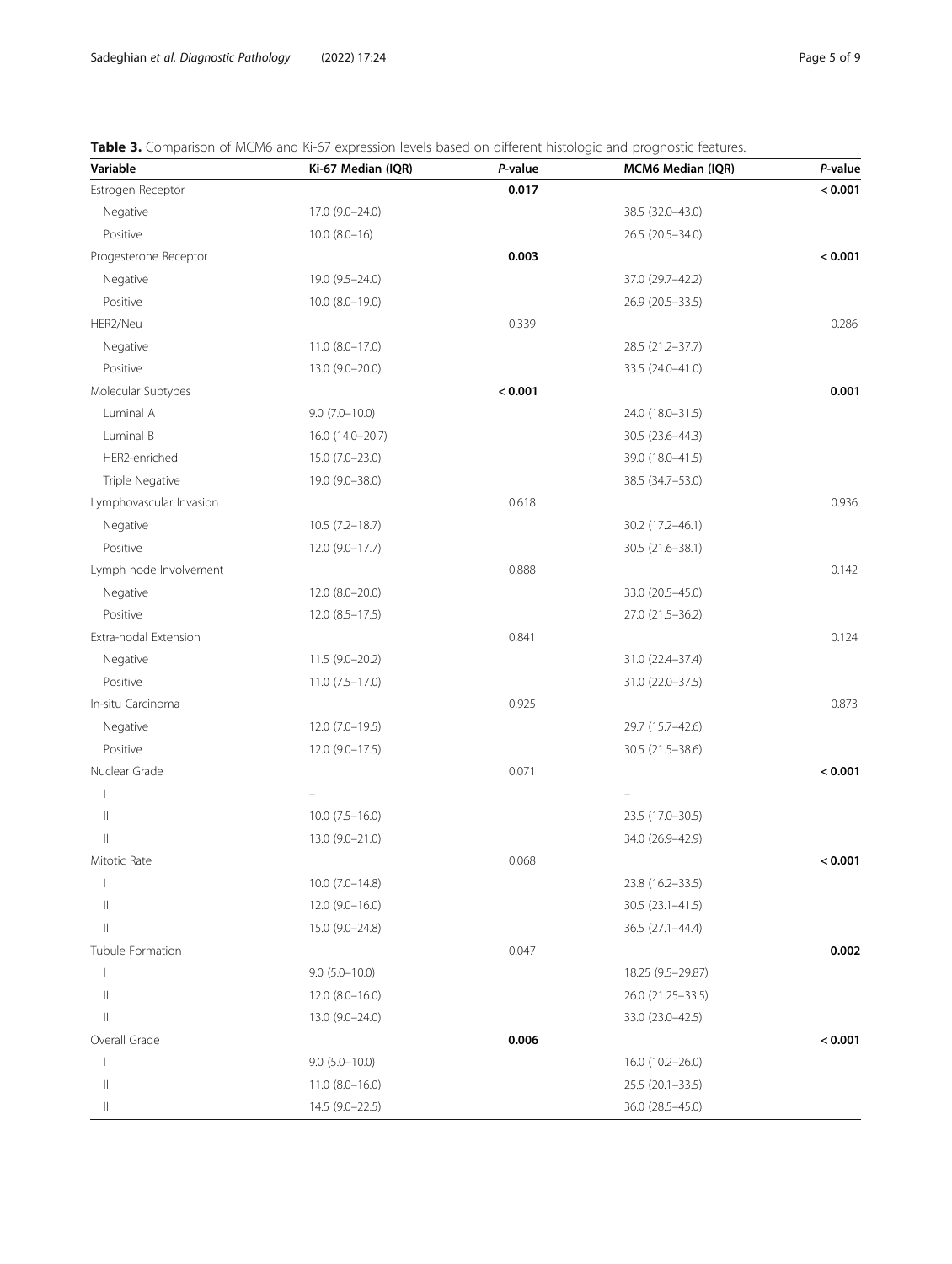<span id="page-5-0"></span>Sadeghian et al. Diagnostic Pathology (2022) 17:24 Page 6 of 9



duct-lobular units (TDLU), levels of MCM expression are higher than Ki-67 and are consistent with the high proportion of mammary epithelial cells residing in a licensed MCM expressing but the non-proliferating state [[5,](#page-7-0) [7,](#page-7-0) [18\]](#page-7-0).

In this study, we aimed to reveal whether the MCM6 expression score can be interpreted as a proliferative marker and be used as an alternative to Ki-67 in differentiating molecular subtypes and also histologic grades of breast cancer. Therefore, we compared the expression

of Ki-67 and MCM6 in 124 breast cancer samples with different grades and molecular subtypes.

In both normal and tumoral breast tissues, MCM6 had significantly higher levels of expression than Ki-67. The median of MCM6 and Ki-67 nuclear staining scores were significantly higher in tumors than in normal breast tissues. Hence, the influence of these markers on the carcinogenesis of breast tumors can be inferred. MCM6 can differentiate between histologic grades of invasive ductal carcinoma  $(P < 0.001)$  with a meaningful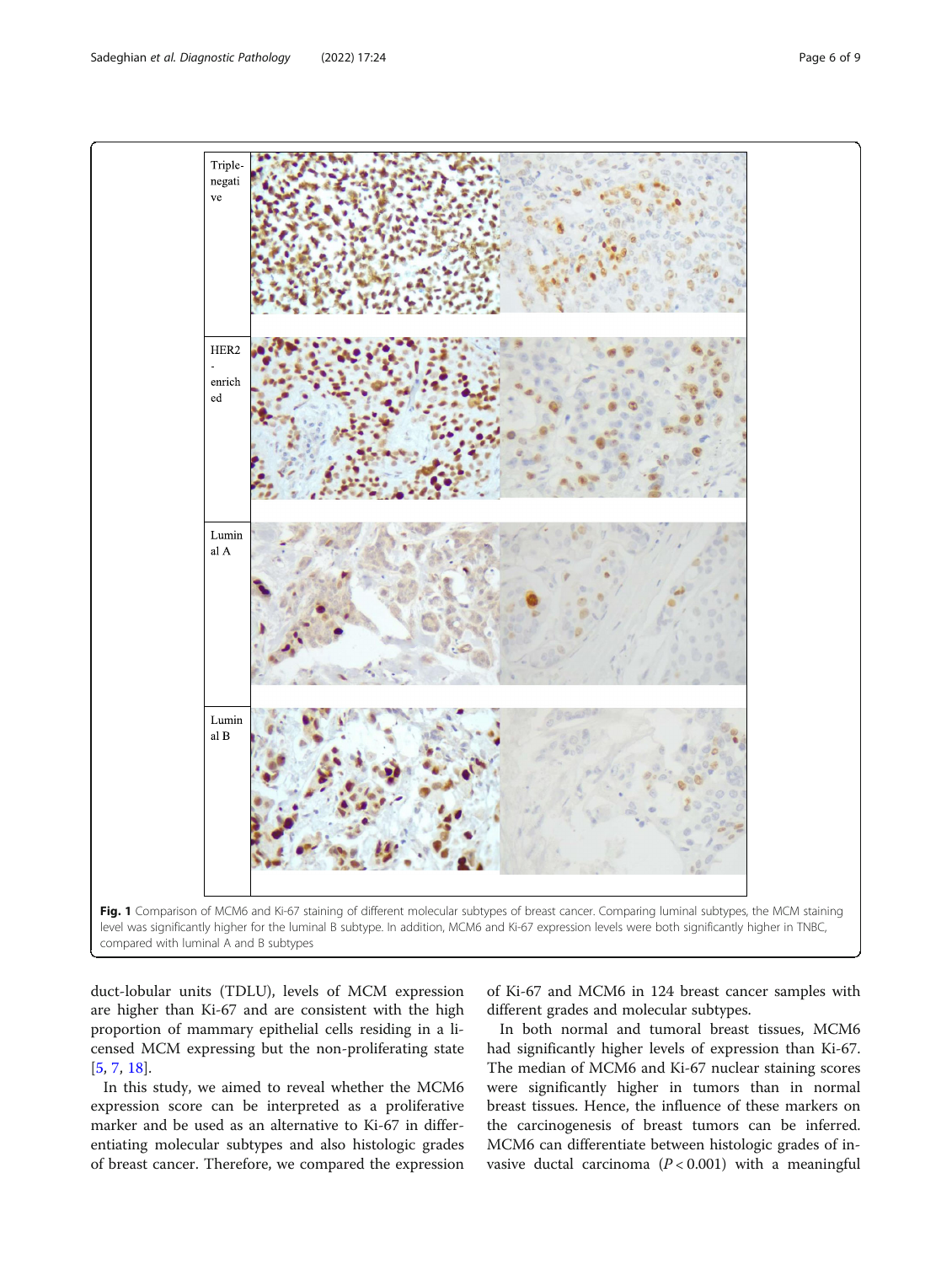correlation with mitotic figures, which is also stronger than that of Ki-67. Thereby, it seems that MCM6 is capable of more precise classification of breast tumors regarding histologic and mitotic grades. Both Ki-67 and MCM6 revealed an association with ER status. HR negative tumors had higher MCM6 and Ki-67 expression.

The most important finding is that both MCM6 and Ki-67 can discriminate between luminal A and B molecular subtypes and between HR-positive and TNBC, which has a critical role in selecting the therapeutic strategies. As we have mentioned previously, we chose the cut-off point of 32% for the discrimination between the luminal A and B subtypes. We found no significant association between the expression levels of these two biomarkers and prognostic factors (such as lymphovascular invasion, lymph node involvement, tumor size, OS, and DFS), which is most probably due to the small number of assessed cases.

Many studies have evaluated the expression of various members of the MCM family besides other prognostic markers (such as P53) in several types of malignancies. For example, the upregulation of MCM gene expression in uterine cervical cancers is noted and reaffirms MCM as a proliferative marker in the DNA replication pathway, whereby the proliferation of dysplastic and cancer cells becomes increasingly dysregulated and proposed these markers as a valuable screening tool in detecting pre-cancerous cervical lesions [[30\]](#page-8-0).

In recent years, several studies have focused on the expression of various members of the MCM family in breast cancers and have reported relatively comparable results. In a study by Cobanoglu et al., the expression of MCM2 had a significant association with the histologic grade of breast carcinoma and the cell proliferation capacity (indicated by Ki-67). In addition, a negative correlation between MCM2 or Ki-67 expression and ER expression was reported. They observed no significant association between MCM2 or Ki-67 expression and patients' age, tumor size, lymph node status, clinical stage, and menopausal status [[31](#page-8-0)]. Our results for the expression of MCM6 and Ki-67 are in concordance with the MCM2 expression in this study.

Another study showed that after a median follow-up of 5.3 years, fluorescence in situ hybridization (FISH) assessed MCM2 LI is not predictive of disease recurrence. However, they have reported MCM2 as a useful marker for distinguishing the aggressive-type HER2 amplified breast carcinomas (with high malignancy grade) from HR-negative subtypes [\[32](#page-8-0)]. They also proposed that despite the acceptable correlation between MCM2 and Ki-67, MCM2 protein can be a superior proliferative marker in discriminating different histologic grades of breast cancer [\[33\]](#page-8-0). In our study, we observed comparable results for MCM6 and its meaningful

correlations with tumor grade, hormone receptor status, and molecular subtypes.

In a study designed by Issac et al., MCM2, MCM4, and MCM6 were assessed at the level of mRNA transcription and protein expression in breast cancers. They concluded that these markers can especially help to differentiate between luminal A and luminal B subtypes. Also, they found a meaningful correlation between these markers and Ki-67 and the histologic grade. Low expression of these markers was associated with an increased probability of relapse-free survival [\[17](#page-7-0)]. To the best of our knowledge, this study is the only one that has evaluated MCM6 in breast cancers. Our results are concordant with the findings of this study.

MCM family members are one of the proliferative markers, and their role in the determination of proliferative activity and their relationship with prognostic and therapeutic factors, even in a stronger power rather to PCNA and Ki-67, is confirmed [\[34](#page-8-0)]. MCM proteins are highly expressed in malignant human cancer cells and pre-cancerous cells undergoing malignant transformation, but not in the differentiated somatic cells. Therefore, these proteins are ideal diagnostic markers for cancer and serve as promising targets for anti-cancer drug development [\[6](#page-7-0), [35](#page-8-0)].

There are limitations to this study. The retrospective design hampers reaching definite and casual associations. Until now, there are no valid and standardized methods for the assessment of MCM6 expression level. The low prevalence of HER2-enriched tumors in our samples was a major obstacle for MCM6 to differentiate them from other molecular subtypes. Lastly, the optimal cut-off points for MCM6 LI to differentiate between luminal A and luminal B subtypes led to a sensitivity of 50%, which generally is not acceptable for diagnostic tests. Larger prospective studies are warranted to further evaluate the importance of MCM6 as a diagnostic and prognostic marker for breast cancer.

In conclusion, our data support that MCM6 is a superior discriminator of tumor grade by better capturing the scoring differences in all three parameters of the Nottingham Score better than Ki-67. In addition, it can be taken as an alternative marker for Ki-67 in the classification of breast tumors into different molecular subtypes, especially luminal ones. Differentiating luminal A and B cancers remains a significant clinical question since it impacts therapeutic decisions. In this study, we tried to determine an appropriate cut-off value point for differentiating between these subtypes. Maybe in the future, more detailed data regarding these issues can help establish a more precise and accurate cut-off point with higher specificity and sensitivity. Surely the suitability of this marker for routine clinical use instead of Ki-67 has more unknown aspects to be investigated in the future.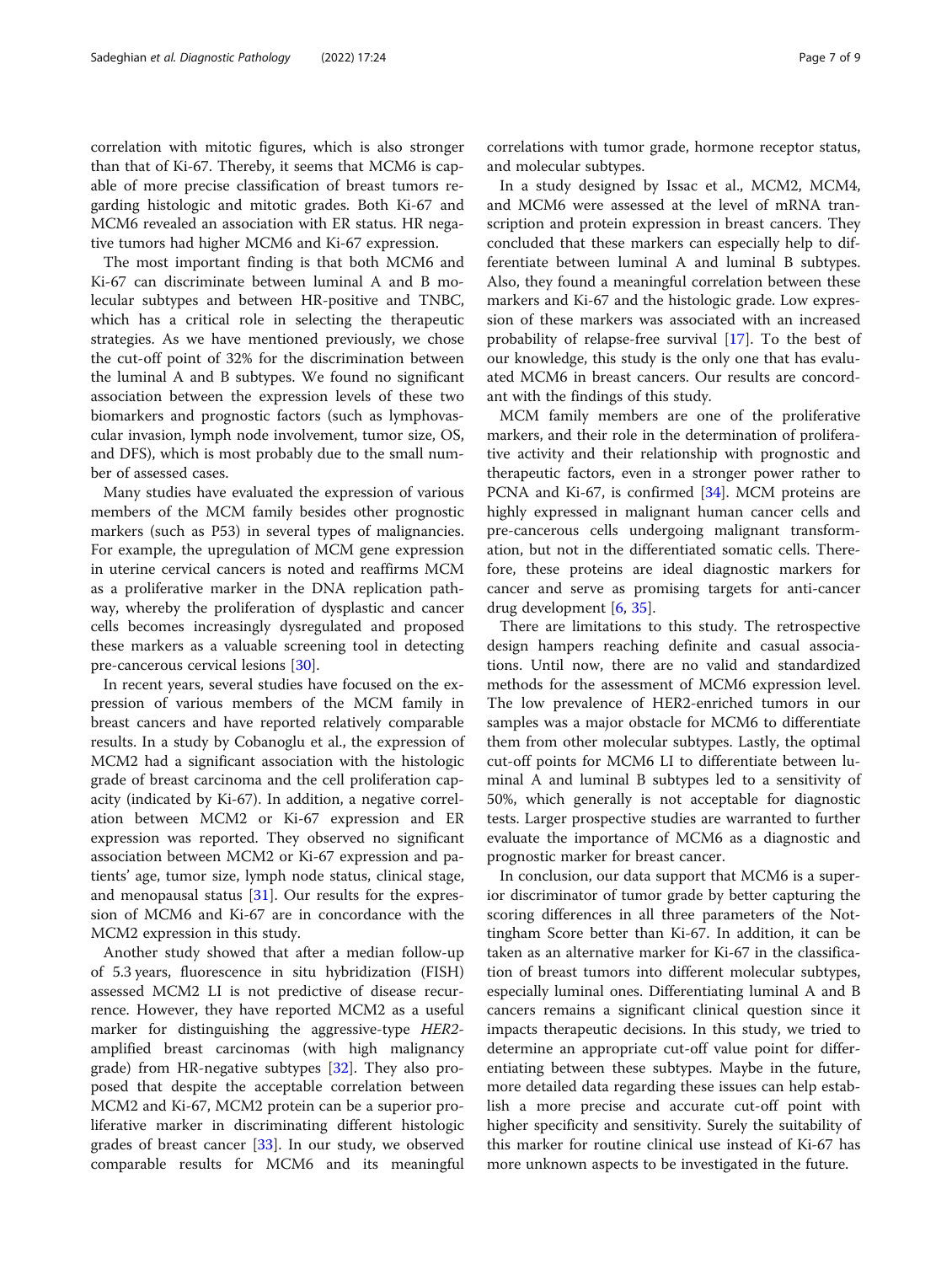#### <span id="page-7-0"></span>Abbreviations

MCM6: Minichromosome maintenance protein 6; HR: Hormone receptor; HER2: Human epidermal growth factor receptor 2; FFPE: Formalin-fixed paraffin-embedded samples; IHC: Immunohistochemistry; H&E: Hematoxylin and eosin; LI: Labeling index; ROC: Receiver operating characteristic; AUC: Area under the curve; IQR: Inter-quartile range; OS: Overall survival; HR: Hazard ratio; CI: Confidence interval; DFS: Disease-free survival; ER: Estrogen receptor; TDLU: Terminal duct-lobular units; FISH: Fluorescence in situ hybridization

#### Acknowledgments

Not applicable.

#### Authors' contributions

BJ and DS conceptualized the research idea. DS, HS, VS, and BJ conducted the research investigation. BJ wrote the original draft. PM reviewed and edited the original draft and wrote part of the original draft. All of the authors have read the manuscript and confirmed its correctness and their contribution to its preparation.

The supplementary data for this publication is available upon request.

#### Funding

Not applicable.

#### **Declarations**

#### Ethics approval and consent to participate

This study is approved by the Tehran University of Medical Sciences ethical committee (ethics code: IR.TUMS.IKHC.REC.1397.113).

#### Competing interests

The authors declare no competing interests.

#### Author details

<sup>1</sup> Cancer Institute, Pathology Department, Imam Khomeini Hospital Complex, Tehran University of Medical Sciences, Tehran, Iran. <sup>2</sup>Present address: Center for Individualized Medicine-Biomarker Discovery, Mayo Clinic, Rochester, MN, USA. <sup>3</sup>School of Medicine, Tehran University of Medical Sciences, Tehran, Iran.<br><sup>4</sup>Cancer Immunology Project (CIP), Universal Scientific Education and <sup>4</sup> Cancer Immunology Project (CIP), Universal Scientific Education and Research Network (USERN), Tehran, Iran.

#### Received: 25 September 2021 Accepted: 25 January 2022 Published online: 06 February 2022

#### References

- 1. Bray F, Ferlay J, Soerjomataram I, Siegel RL, Torre LA, Jemal A. Global cancer statistics 2018: GLOBOCAN estimates of incidence and mortality worldwide for 36 cancers in 185 countries. CA Cancer J Clin. 2018;68(6):394–424. [https://doi.org/10.3322/caac.21492.](https://doi.org/10.3322/caac.21492)
- 2. Viale G. The current state of breast cancer classification. Ann Oncol. 2012; 23(suppl\_10):x207–x10.
- Perou CM, Sørlie T, Eisen MB, Van De Rijn M, Jeffrey SS, Rees CA, et al. Molecular portraits of human breast tumours. Nature. 2000;406(6797):747– 52. <https://doi.org/10.1038/35021093>.
- 4. Forsburg SL. Eukaryotic MCM proteins: beyond replication initiation. Microbiol Mol Biol Rev. 2004;68(1):109–31. [https://doi.org/10.1128/MMBR.](https://doi.org/10.1128/MMBR.68.1.109-131.2004) [68.1.109-131.2004.](https://doi.org/10.1128/MMBR.68.1.109-131.2004)
- 5. Shetty A, Loddo M, Fanshawe T, Prevost A, Sainsbury R, Williams G, et al. DNA replication licensing and cell cycle kinetics of normal and neoplastic breast. Br J Cancer. 2005;93(11):1295–300. [https://doi.org/10.1038/sj.bjc.6602](https://doi.org/10.1038/sj.bjc.6602829) [829.](https://doi.org/10.1038/sj.bjc.6602829)
- 6. Lei M. The MCM complex: its role in DNA replication and implications for cancer therapy. Curr Cancer Drug Targets. 2005;5(5):365–80. [https://doi.org/1](https://doi.org/10.2174/1568009054629654) [0.2174/1568009054629654](https://doi.org/10.2174/1568009054629654).
- Stoeber K, Tlsty TD, Happerfield L, Thomas GA, Romanov S, Bobrow L, et al. DNA replication licensing and human cell proliferation. J Cell Sci. 2001; 114(11):2027–41. [https://doi.org/10.1242/jcs.114.11.2027.](https://doi.org/10.1242/jcs.114.11.2027)
- 8. Blow JJ, Hodgson B. Replication licensing—origin licensing: defining the proliferative state? Trends Cell Biol. 2002;12(2):72–8. [https://doi.org/10.1016/](https://doi.org/10.1016/S0962-8924(01)02203-6) [S0962-8924\(01\)02203-6](https://doi.org/10.1016/S0962-8924(01)02203-6).
- 9. Wu W, Wang X, Shan C, Li Y, Li F. Minichromosome maintenance protein 2 correlates with the malignant status and regulates proliferation and cell cycle in lung squamous cell carcinoma. OncoTargets Ther. 2018;11:5025–34. <https://doi.org/10.2147/OTT.S169002>.
- 10. Zhong H, Chen B, Neves H, Xing J, Ye Y, Lin Y, et al. Expression of minichromosome maintenance genes in renal cell carcinoma. Cancer Manag Res. 2017;9:637–47. <https://doi.org/10.2147/CMAR.S146528>.
- 11. Stewart PA, Khamis ZI, Zhau HE, Duan P, Li Q, Chung LW, et al. Upregulation of minichromosome maintenance complex component 3 during epithelial-to-mesenchymal transition in human prostate cancer. Oncotarget. 2017;8(24):39209–17. <https://doi.org/10.18632/oncotarget.16835>.
- 12. Wojnar A, Pula B, Piotrowska A, Jethon A, Kujawa K, Kobierzycki C, et al. Correlation of intensity of MT-I/II expression with Ki-67 and MCM-2 proteins in invasive ductal breast carcinoma. Anticancer Res. 2011;31(9):3027–33.
- 13. Cai H-Q, Cheng Z-J, Zhang H-P, Wang P-F, Zhang Y, Hao J-J, et al. Overexpression of MCM6 predicts poor survival in patients with glioma. Hum Pathol. 2018;78:182–7. [https://doi.org/10.1016/j.humpath.2018.04.024.](https://doi.org/10.1016/j.humpath.2018.04.024)
- 14. Marnerides A, Vassilakopoulos TP, Boltetsou E, Levidou G, Angelopoulou MK, Thymara I, et al. Immunohistochemical expression and prognostic significance of CCND3, MCM2 and MCM7 in Hodgkin lymhoma. Anticancer Res. 2011;31(10):3585–94.
- 15. Giaginis C, Giagini A, Tsourouflis G, Gatzidou E, Agapitos E, Kouraklis G, et al. MCM-2 and MCM-5 expression in gastric adenocarcinoma: clinical significance and comparison with Ki-67 proliferative marker. Dig Dis Sci. 2011;56(3):777–85. <https://doi.org/10.1007/s10620-010-1348-5>.
- 16. Giaginis C, Georgiadou M, Dimakopoulou K, Tsourouflis G, Gatzidou E, Kouraklis G, et al. Clinical significance of MCM-2 and MCM-5 expression in colon cancer: association with clinicopathological parameters and tumor proliferative capacity. Dig Dis Sci. 2009;54(2):282–91. [https://doi.org/10.1007/](https://doi.org/10.1007/s10620-008-0305-z) [s10620-008-0305-z](https://doi.org/10.1007/s10620-008-0305-z).
- 17. Issac MSM, Yousef E, Tahir MR, Gaboury LA. MCM2, MCM4, and MCM6 in breast Cancer: clinical utility in diagnosis and prognosis. Neoplasia. 2019; 21(10):1015–35. [https://doi.org/10.1016/j.neo.2019.07.011.](https://doi.org/10.1016/j.neo.2019.07.011)
- 18. Gonzalez MA, Pinder SE, Callagy G, Vowler SL, Morris LS, Bird K, et al. Minichromosome maintenance protein 2 is a strong independent prognostic marker in breast cancer. J Clin Oncol. 2003;21(23):4306–13. <https://doi.org/10.1200/JCO.2003.04.121>.
- 19. Elston CW, Ellis IO. Pathological prognostic factors in breast cancer. I. the value of histological grade in breast cancer: experience from a large study with long-term follow-up. Histopathology. 1991;19(5):403–10. [https://doi.](https://doi.org/10.1111/j.1365-2559.1991.tb00229.x) [org/10.1111/j.1365-2559.1991.tb00229.x](https://doi.org/10.1111/j.1365-2559.1991.tb00229.x).
- 20. Rakha EA, El-Sayed ME, Lee AH, Elston CW, Grainge MJ, Hodi Z, et al. Prognostic significance of Nottingham histologic grade in invasive breast carcinoma. J Clin Oncol. 2008;26(19):3153–8. [https://doi.org/10.1200/JCO.2](https://doi.org/10.1200/JCO.2007.15.5986) [007.15.5986.](https://doi.org/10.1200/JCO.2007.15.5986)
- 21. Goldhirsch A, Winer EP, Coates A, Gelber R, Piccart-Gebhart M, Thürlimann B, et al. Personalizing the treatment of women with early breast cancer: highlights of the St Gallen international expert consensus on the primary therapy of early breast Cancer 2013. Ann Oncol. 2013;24(9):2206–23. [https://](https://doi.org/10.1093/annonc/mdt303) [doi.org/10.1093/annonc/mdt303](https://doi.org/10.1093/annonc/mdt303).
- 22. Goldhirsch A, Wood WC, Coates AS, Gelber RD, Thürlimann B, Senn HJ. Strategies for subtypes--dealing with the diversity of breast cancer: highlights of the St. Gallen international expert consensus on the primary therapy of early breast Cancer 2011. Ann Oncol. 2011;22(8):1736–47. [https://](https://doi.org/10.1093/annonc/mdr304) [doi.org/10.1093/annonc/mdr304](https://doi.org/10.1093/annonc/mdr304).
- 23. Falck AK, Fernö M, Bendahl PO, Rydén L. St Gallen molecular subtypes in primary breast cancer and matched lymph node metastases--aspects on distribution and prognosis for patients with luminal a tumours: results from a prospective randomised trial. BMC Cancer. 2013;13(1):558. [https://doi.org/1](https://doi.org/10.1186/1471-2407-13-558) [0.1186/1471-2407-13-558](https://doi.org/10.1186/1471-2407-13-558).
- 24. Cheang MC, Chia SK, Voduc D, Gao D, Leung S, Snider J, et al. Ki67 index, HER2 status, and prognosis of patients with luminal B breast cancer. JNCI J Natl Cancer Inst. 2009;101(10):736–50. [https://doi.org/10.1093/jnci/djp082.](https://doi.org/10.1093/jnci/djp082)
- 25. Inwald E, Klinkhammer-Schalke M, Hofstädter F, Zeman F, Koller M, Gerstenhauer M, et al. Ki-67 is a prognostic parameter in breast cancer patients: results of a large population-based cohort of a cancer registry. Breast Cancer Res Treat. 2013; 139(2):539–52. [https://doi.org/10.1007/s10549-013-2560-8.](https://doi.org/10.1007/s10549-013-2560-8)
- 26. De Azambuja E, Cardoso F, de Castro G, Colozza M, Mano MS, Durbecq V, et al. Ki-67 as prognostic marker in early breast cancer: a meta-analysis of published studies involving 12 155 patients. Br J Cancer. 2007;96(10):1504– 13. [https://doi.org/10.1038/sj.bjc.6603756.](https://doi.org/10.1038/sj.bjc.6603756)